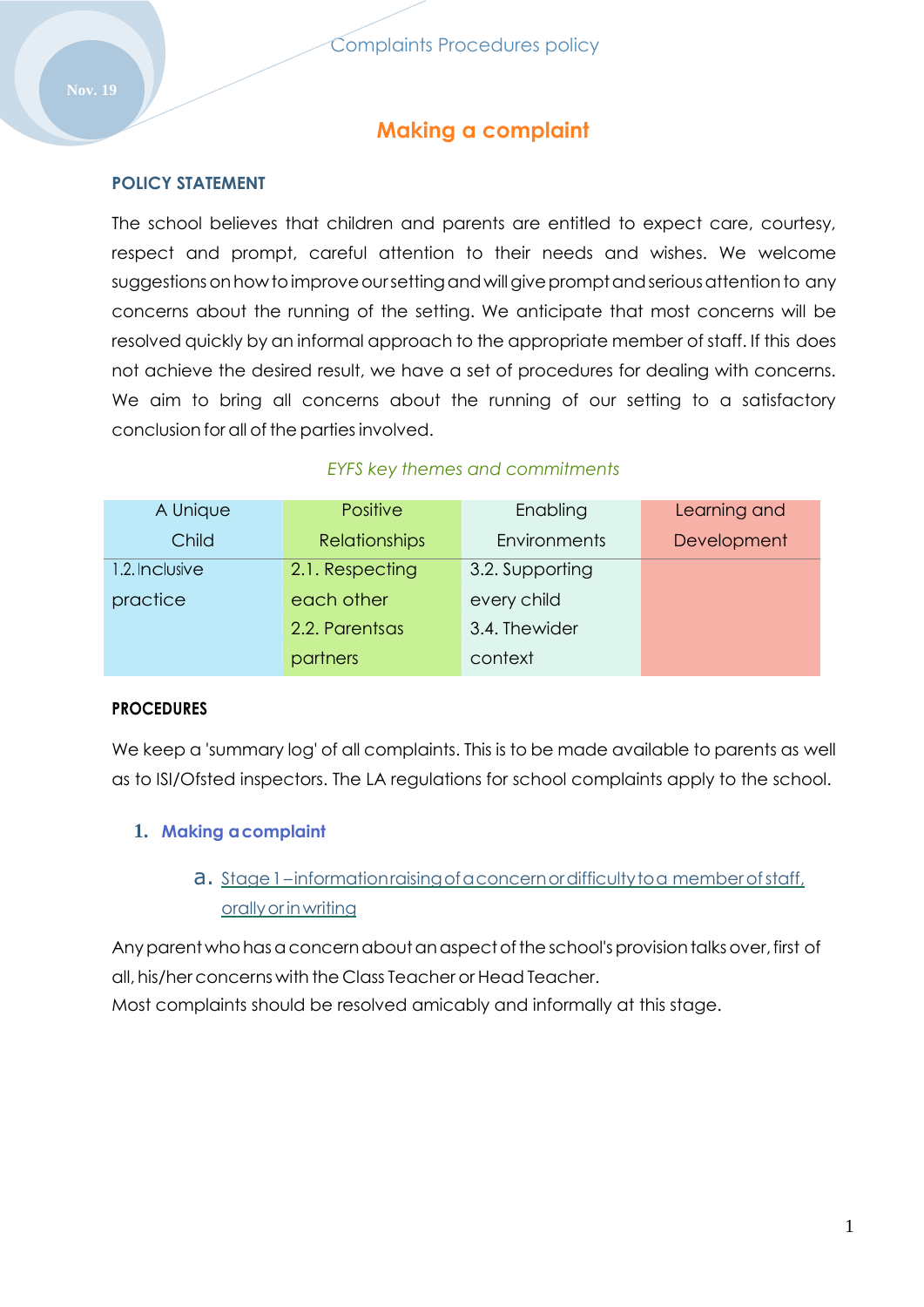### b. Stage 2-a formal complaint in writing to the Headteacher

- If this does not have a satisfactory outcome, or if the problem recurs, the parent moves to this stage of the procedure by putting the concerns or complaint in writing to the Head Teacher or schoolowner.
- For parents who are not comfortable with making written complaints, there is a template form for recording complaints; the form may be completed with the person in charge and signed by the parent.
- The school stores written complaints from parents securely. However, if the complaint involves a detailed investigation, the Head Teacher may wish to store all information relating to the investigation in a separate file designated for this complaint.
- When the investigation into the complaint is completed, the Head Teacher meets with the parent to discuss the outcome.
- When the investigation into the complaint is completed, the Headteacher meets with the parent to discuss the outcome. Parents must be informed of the outcome of the investigation within 28 days of making the complaint.
- When the complaint is resolved at this stage, the summative points are logged in the Complaints Summary Record.

## c. Stage 3 – a meeting with the Headteacher and the Owner of the School

If the parent is not satisfied with the outcome of the investigation, he or she requests a meeting with the Head Teacher and the Owner of the school. The parent should have a friend or partner present if required and the Head Teacher should have the support of the Owner and vice-versa. An agreed written record of the discussion is made and any decision or action to take as a result is recorded. All of the parties present at the meeting sign the record and receive a copy of it.

This signed record signifies that the procedure has concluded. When the complaint is resolved at this stage, the summative points are logged in the ComplaintsSummary Record.

#### d. Stage 4-a Reference to the Complaints Panel

A Complaints Panel (Complaints Panel) hearing is a review of the decisions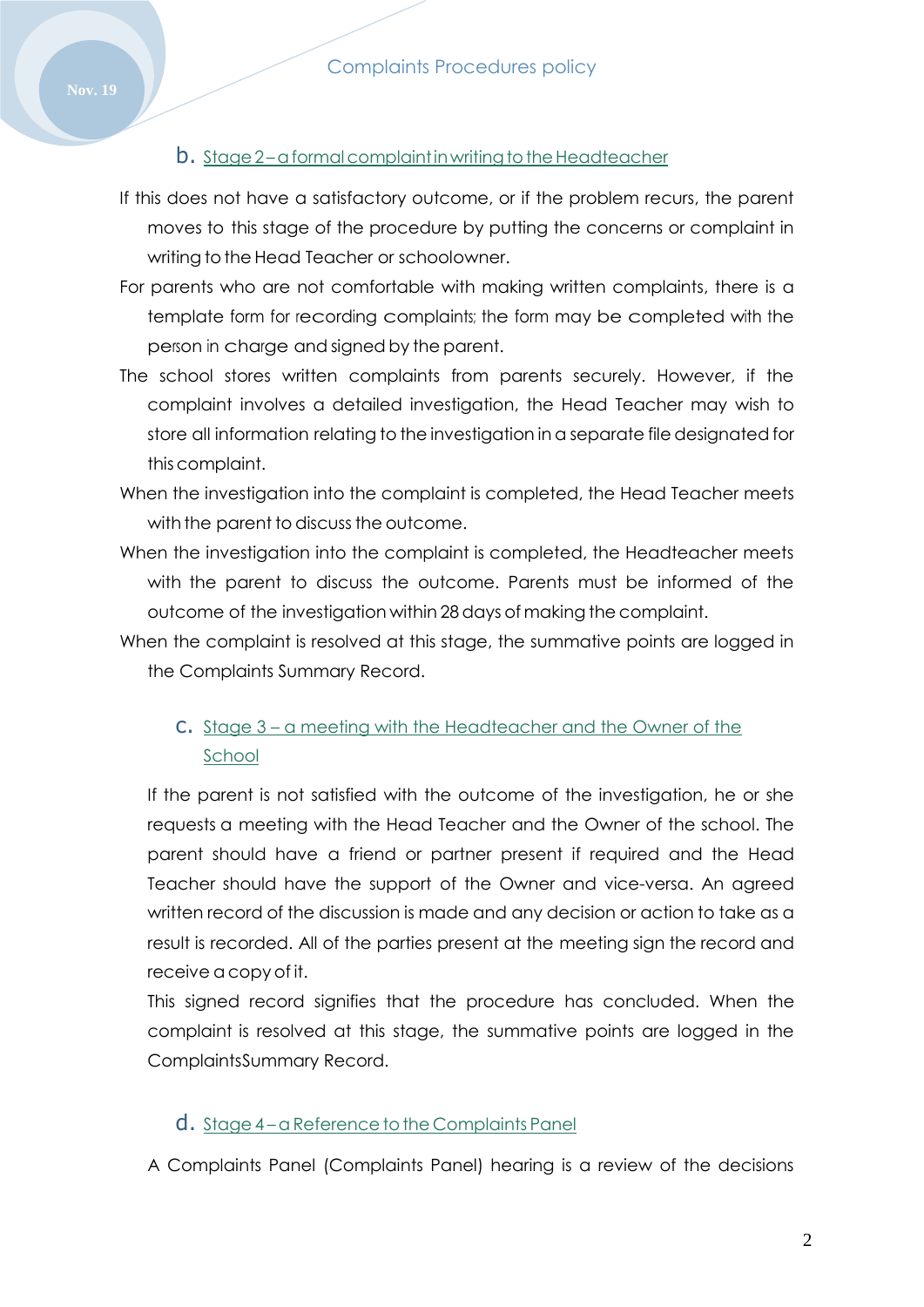taken by the Headteacher and the Owner of the school. The Panel will not consider any new areas of complaint which have not been previously raised as part of the complaints procedure. The Panel's task is to establish the facts surrounding the complaint by considering:

- $\triangleright$  The documents provided by both parties and
- ➢ Any representations made by you and the Headteacher and
- $\geq$  To reach a decision on a balance of probabilities

### *Composition:*

The Panel hearing your complaint will consist of at least three independent members none of whom have any connection with the governance, management and running of the School. They are people who have held a position of responsibility and who are used to analysing evidence, for example, civil servants, legal professionals and retired members of the Police Force. You may ask the Complaints Co-ordinator to tell you who has been appointed to sit on the Panel.

Chair: The hearing will be chaired by one member of the Panel (chosen by themselves) and will be conducted in an informal manner. It is not within the powers of the Panel to make any financial award, nor to impose sanctions on staff, pupils, or parents. The Panel may make recommendations on these or any other issues to the Headteacher or to the Directors as appropriate.

Notification: To request a hearing before the Complaints Panel please write to the Complaints Co-ordinator within 5 working days of the decision complained of. Your request will usually only be considered if you have completed the procedures at Stages 1 and 2

Please ensure that:

- ➢ A copy of all relevant documents and your full contact details accompany your letter to the Complaints Co-ordinator
- ➢ Your letter states the outcome that you desire and all the grounds of your complaint

The Complaints Co-ordinator is sent a list of the documents which you believe to be in the School's possession and wish the Panel to see.

The Complaints Co-ordinator will acknowledge your request in writing within 2 working days of receipt. If you require assistance with your request, for example, because of a disability, please contact the Complaints Co-ordinator who will be happy to make appropriate arrangements.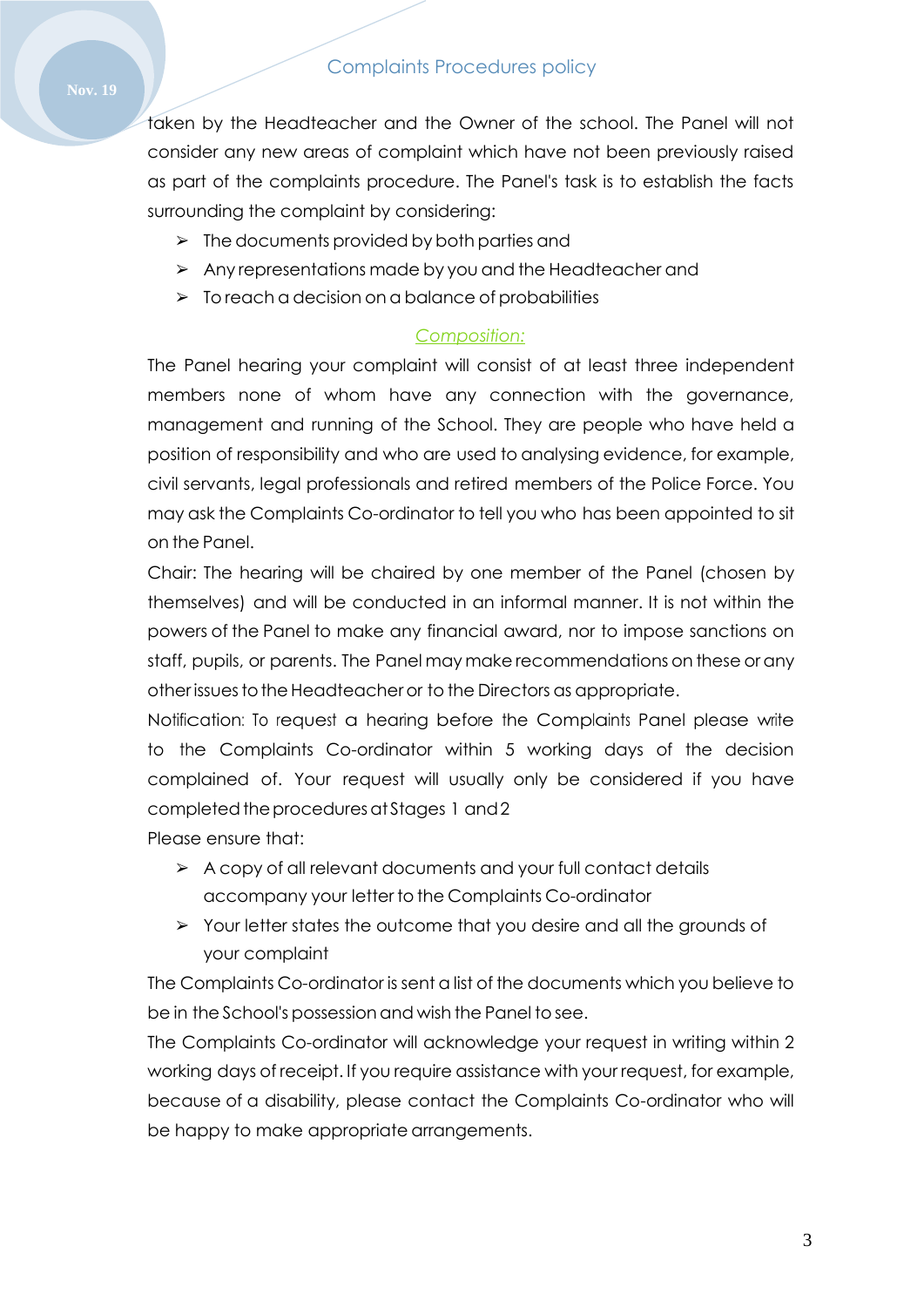#### *Convening the Panel:*

The Complaints Panel will be convened as soon as reasonably practicable, but the Panel will not normally sit during half terms or school holidays.

#### *Notice of hearing:*

Every effort will be made to enable the Panel hearing to take place within 10 working days of the receipt of your request. As soon as reasonably practical and in any event, at least 7 working days before the hearing, the Complaints Co-ordinator will send you written notification of the date, time and place of the hearing, together with brief details of the Panel members who will be present. The hearing will normally follow the procedure set out in Appendix 1.

#### *Attendance:*

You will be invited to attend the hearing and may be accompanied by one other person such as a relative, teacher, or friend. If you wish to be accompanied by a legally qualified person, acting in their professional capacity, please notify the Complaints Coordinator at least 3 working days before the hearing. Copies of any additional documents you wish the Panel to consider should be sent to the Complaints Co-ordinator at least 3 ways prior to the hearing.

#### *Hearing:*

All statements made at the hearing will be unsworn. All present will be entitled, should they wish, to write their own notes for reference purposes. The Complaints Coordinator will take a handwritten minute of the proceedings. The Panel will not consider any new areas of complaint unless these matters could not reasonably have been known previously. The introduction of new areas of complaint will be at the discretion of the Chair.

All those present at the hearing shall have the opportunity of asking questions and making comments in an appropriate manner. The hearing is not a legal proceeding and the Panel shall be under no obligation to hear oral evidence from witnesses but may do so and / or may take written statements into account.

#### *Conduct:*

All those attending the hearing are expected to show courtesy, restraint and good manners or, after due warning, the hearing may be adjourned or terminated at the discretion of the Chair. If terminated, the Chair has the discretion to hold that the original decision will stand. Any person who is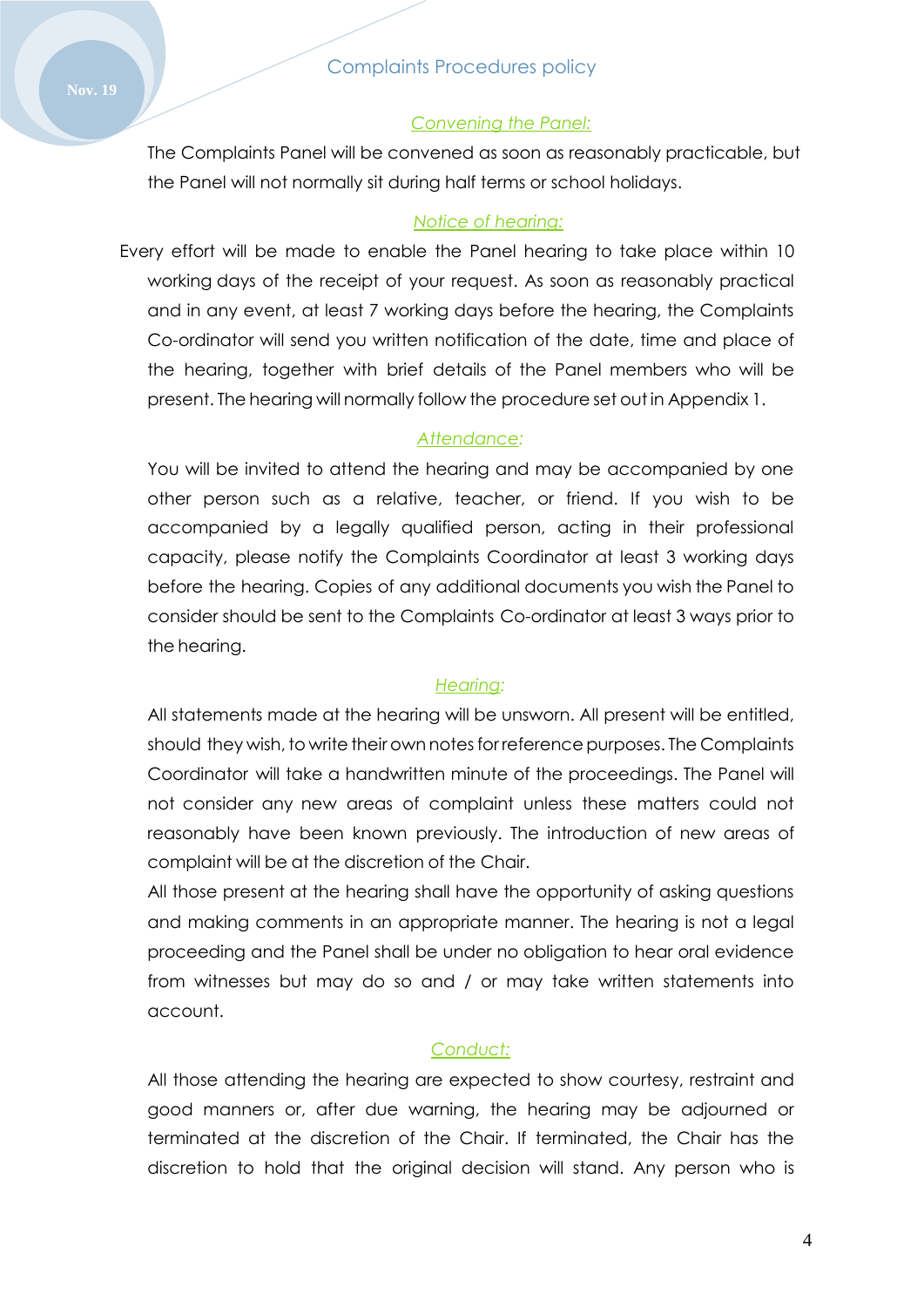dissatisfied with any aspect of the way the hearing is conducted must say so before the proceedings go any further and his / her comment will be minuted.

### *Adjournment:*

TheChairmay,athis/herdiscretion,adjournthehearingforfurtherinvestigationof any relevantissue. This may include anadjournmenttotake legal advice.

### *Decision:*

The Panel will reach a decision on a balance of probabilities unless there is an agreed position. The decision shall be confirmed in writing to you by electronic mail normally within 7 working days of the hearing. If you do not wish to receive the decision by electronic mail, a copy will be given or posted to you. The decisions, findings and any recommendations will be available for inspection on the School premises by the Governing Body and the Head. Reasons for the decision will be given. The decision may include recommendations and will be sent to you, the Complaints Co-ordinator, the Headteacher and, where relevant, any person about whom the complaint has been made.

#### *Private proceeding:*

A hearing before the Complaints Panel is a private proceeding. No notes or other records ororalstatementsaboutany matterdiscussedinorarisingfromthe proceeding shall be made available directly or indirectly to the press or other media.

#### *Confidentiality:*

A written record will be kept of all complaints, and of whether they were resolvedat Stage 1, Stage 2 or proceeded to a panel hearing. The number of complaints registered under the formal procedure during the preceding school year will be supplied to parents on request.

#### *RecordKeeping:*

Correspondence, statements and records relating to individual complaints will be kept confidential except where access is requested by the Secretary of State or a body conducting an investigation under section 162A of the Education Act 2002 or where disclosure is required in the course of a school's inspection or under other legal authority. In accordance with data protection principles, details of individual complaints will normally be destroyed following each school inspection. In exceptional circumstances, some details will be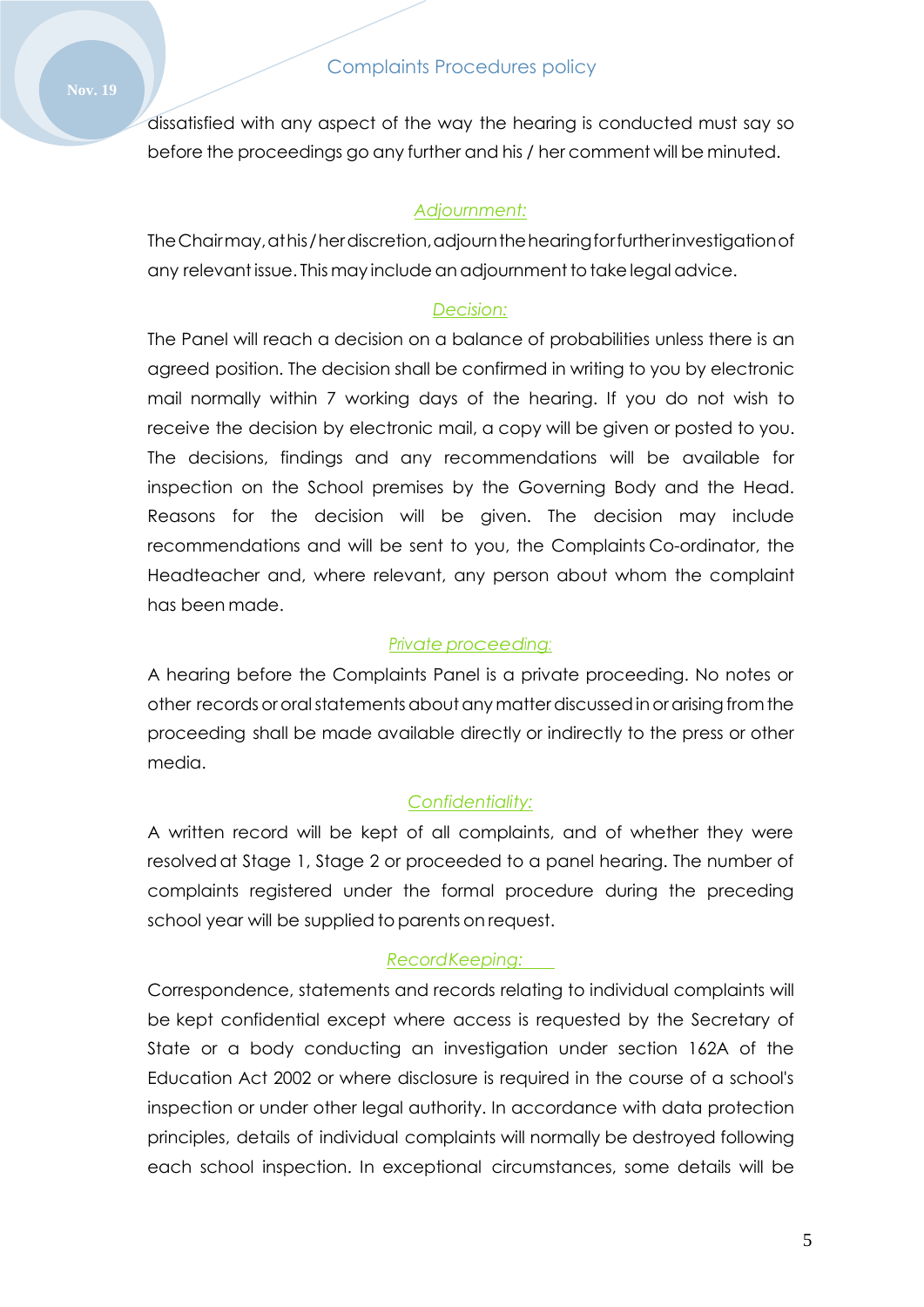retained for a further period as necessary.

### *Early Years Foundation Stage:*

The Complaints Co-ordinator will keep a written record of complaints and their outcome and will provide Ofsted on request, with a written record of all complaints made during any specified period and the action which was taken as a result of each complaint.

### *Policy status:*

The policy has been approved by the Headteacher and the Directors of the School. It provides guidelines for handling concerns and complaints. It takes account of paragraph 25 of schedule 1 to the Education (Independent School Standards) (England)

Regulations 2010 (SI 2010/1997), and the requirements of the Early Years Foundation Stage statutory framework. The policy applies to all sections of the school including Early Years.

The procedures set out may be adapted as appropriate to meet the policy aims and circumstances of each case. Certain parts of the procedures can only be carried out during term time

### **2. Timetable of Procedure**

a. Stage <sup>1</sup> - Informal Stage - Complaint raised informally with the appropriate member ofstaff

The complaint has to be acknowledged within 2 working days during term time or 5 days during theholidays.

If the complaint is not dealt with satisfactorily within 15 working days, it will have to be raised formally in accordance with stage two.

## b. Stage 2 - Formal Stage - Complaint raised formally inwriting with the Headteacher

The complaint has to be acknowledged within2 working days during term time or 5 days during theholidays.

The complainant has to be informed of the outcome of the investigation within 28 working days of the complaint being formally raised.

### c. Stage 3 – Formalstage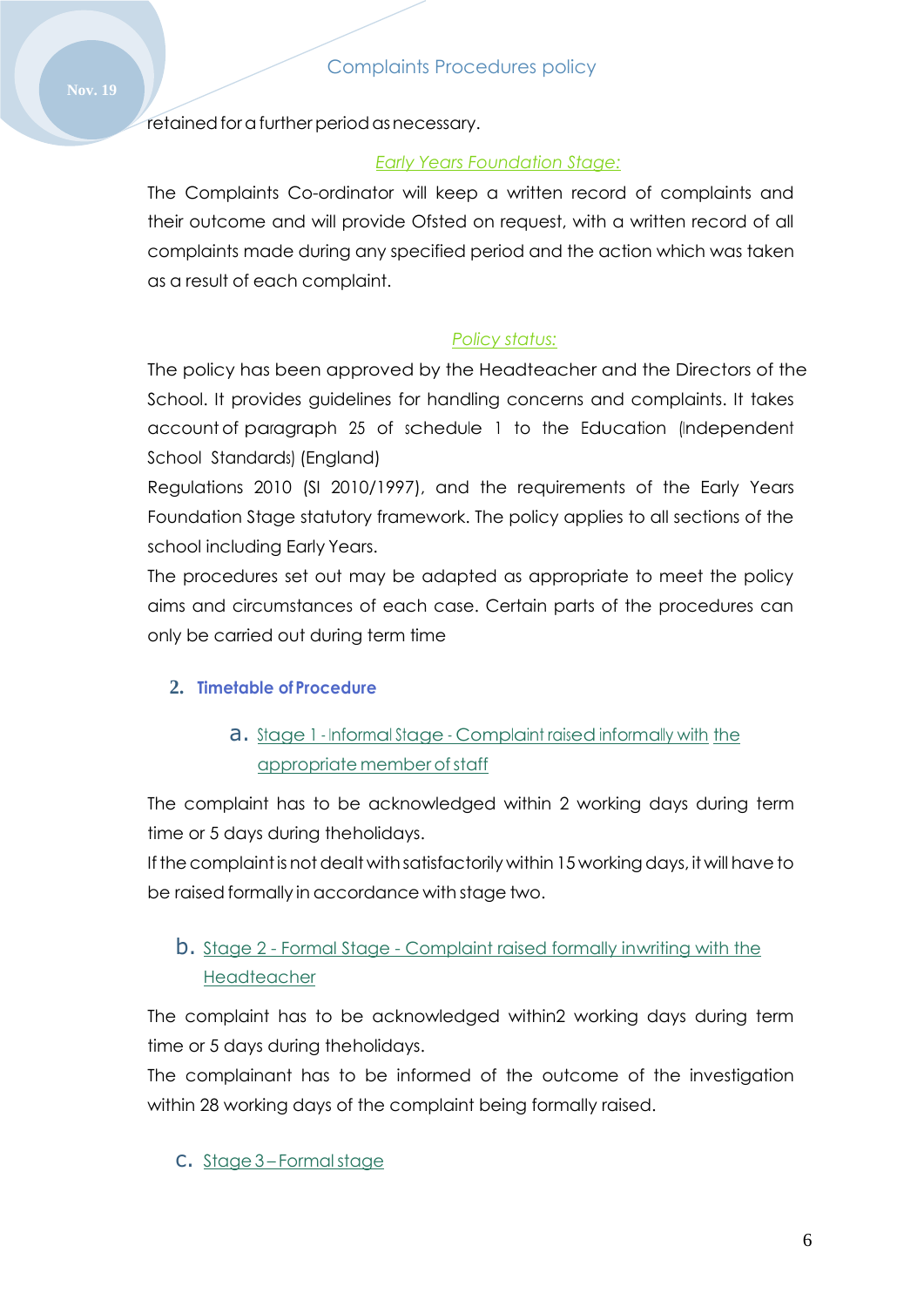The complaint has to be raised formally in writing with the Owner within 2 working days during term time or 5 days during the holidays.

The complaint has to be acknowledged within 28 working days of the complaint being formally raised.

## d. Stage 4 - Complaints Panel

The complainant has to write to the Complaints Co-ordinator to request a hearing within 5 working days of the decision to which the complainant objects.

The complainant's request has to be acknowledged in writing within 2 working days of receipt of the request for a hearing.

The hearing will (normally) take place within 10 working days of receipt of the request for ahearing

The complainant will be sent written notification of the date, time and place of the hearing and brief details of the Panel members to be present at least 7 working days before thehearing.

The complainant should notify the Complaints Co-ordinator of any additional documents for the Panel to consider at least 3 working days before the hearing.

The complainant should notify the Complaints Co-ordinator if they will be legally represented at the hearing at least 3 working days before the hearing. The complainant, the Headteacher and (if relevant) the person about whom the complaint was made to be notified of the Panel's decision within 7 working days of the hearing.

- ➢ Parents may approach ISI/Ofsted directly at any stage of this complaints procedure. In addition, where there seems to be a possible breach of the setting's registration requirements, it is essential to involve Ofsted as the registering and inspection body with a duty to ensure the Welfare Requirements of the Early Years Foundation Stage are adhered to.
- $\geq$  The number to call  $\text{Si}\alpha\text{O}\alpha\text{O}\alpha\text{O}$

#### *ADDRESS:Independent school inspectrate, CAP House, 9-12 Long Lane, London EC1A 9HA EMAIL: [info@isi.net](mailto:info@isi.net)*

➢

➢ *The number to call Ofsted (for Cambridge Gardens Nursery) with regard to a complaint is: 03000 123 4666*

*ADDRESS:Ofsted, National Complaints Team*